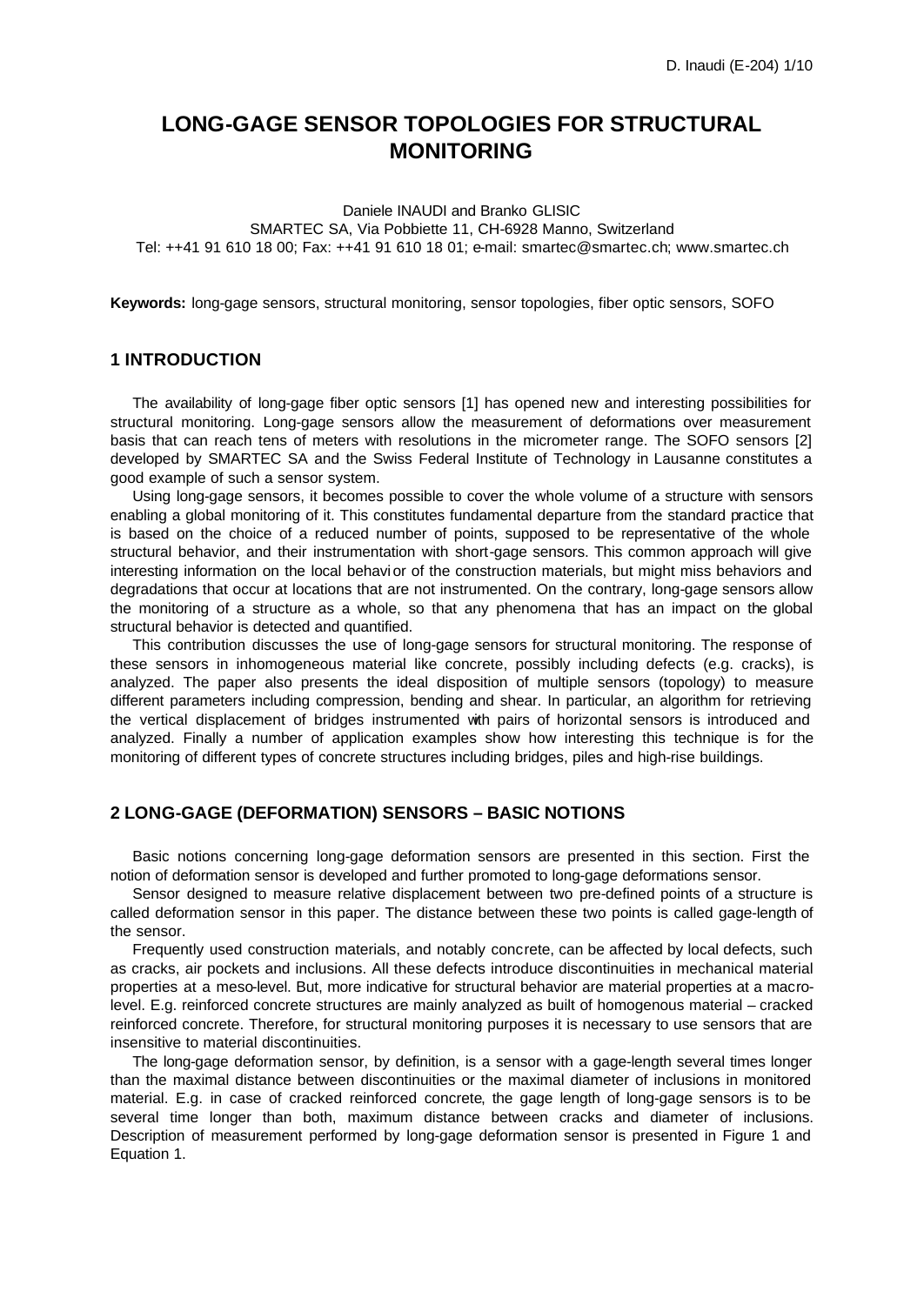

**Fig. 1** Schema of a long-gage sensor installed on a material with cracks, inclusions and joints (e.g. concrete)

If A and B are the sensor anchoring points as shown in Figure 1, the measurement of the sensor represents a relative displacement between them. The measurement of the sensor is then expressed as follows:

$$
m_s = \Delta I_{A-B} = u_B - u_A = \int_{A}^{B} \epsilon dl + \sum_{A}^{B} \Delta w_C + \sum_{A}^{B} \Delta w_J + \sum_{A}^{B} \Delta w_I
$$
 (1)

Where:

 $m_s$  – Measured value

 $\Delta I_{A-B}$  – Change in total distance between points A and B (elongation or shortening)

 $u<sub>A</sub>$ ,  $u<sub>B</sub>$  – Total displacements of points A and B in the direction of the active zone of the sensor  $\epsilon$  – Strain in material

 $\Delta w_C$  – Change in size of crack openings (if any crack)

Δw<sup>J</sup> – Change in joint opening (if any joint)

 $\Delta w_1$  – Change in inclusion dimension (if any inclusion)

 Since the long-gage sensor measures relative displacement between two points in a structure, the measurement represents an integral of strain over the sensors length added to a sum of crossed discontinuity dimensional changes (see Equation 1). Finally, the average strain over a length of the sensor is calculated as ratio between the measured relative displacement and the gage length, as presented in Equation 2.

> s s s l m  $\varepsilon_{\rm s} = \frac{m_{\rm s}}{l}$  (2)

Where:

 $m_s$  – Measured value

 $I_s = I_{A-B}$  – Gage length (distance between points A and B)

 $\varepsilon$ <sub>s</sub> – Measured average strain in material over a gage length of the sensor

Main advantage of this measurement is in its nature: since obtained by averaging the strain over long measurement basis it is not influenced by local material discontinuities and inclusions. Thus, the measurement contains information related rather to global structural behavior and not to a local material behavior. Figure 2 illustrates this statement.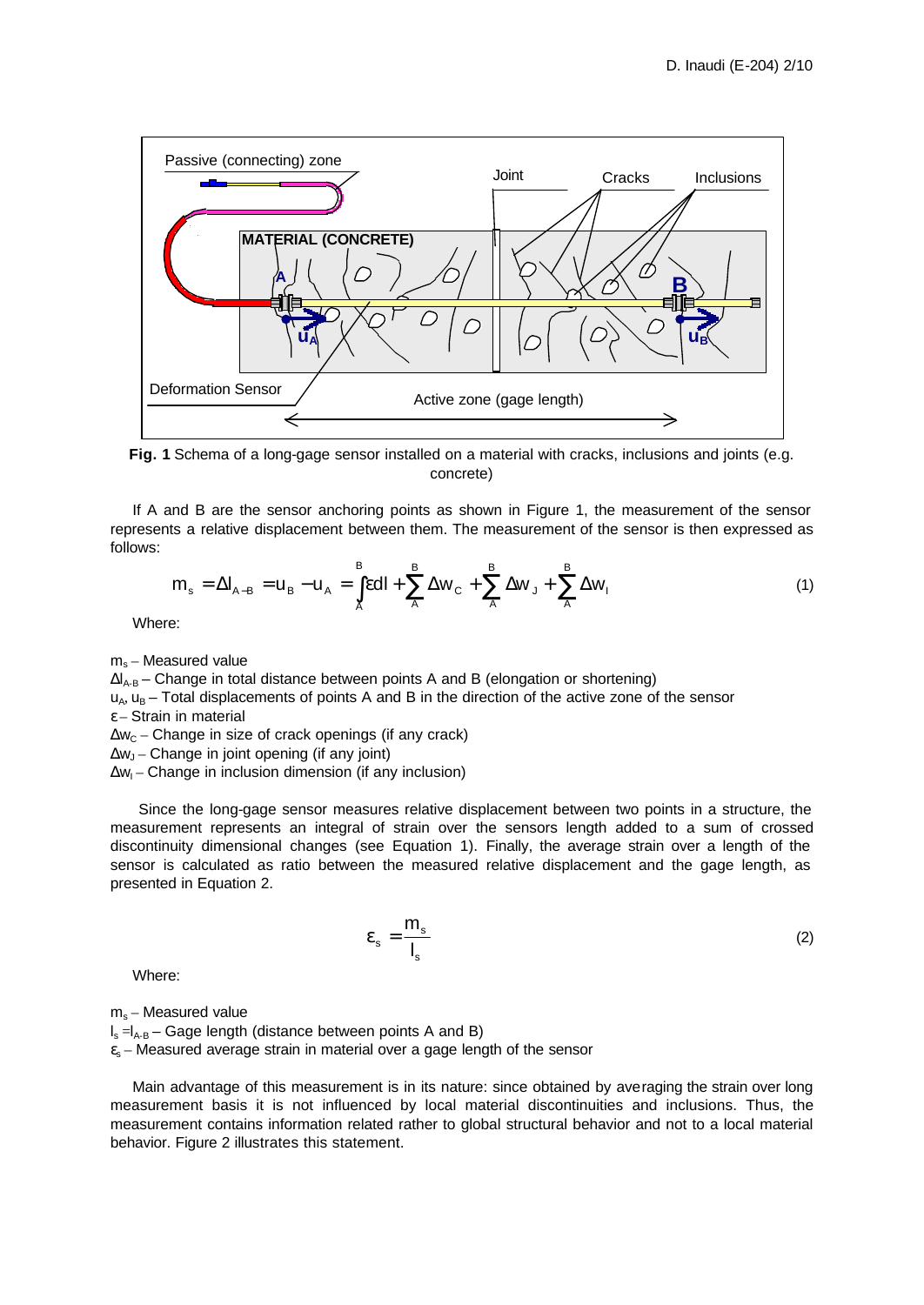

**Fig. 2** Difference in deformation measured by the SOFO long-gage and strain (short-gage) sensors

Results obtained by monitoring of concrete structures using long-gage and short-gage sensors installed on a cracked concrete element exposed to bending are compared in Figure 2. The difference lays in fact that short-gage sensors measure the local behavior of the material while the long-gage sensors monitor structural behavior of the observed element.

The measurement performed by the long-gage sensor represents average strain of the cracked reinforced concrete element considered as a homogenous material. This measurement does not make any difference if the source of the measured deformation is in strain of concrete or in width of crack openings. Therefore this measurement shows behavior of element (beam) in a structural level and can be represented as in Equation 3. We note that it follows the philosophy of reinforced concrete.

$$
\varepsilon_{s} = \frac{M}{E_{c}I_{c}} y_{s}
$$
 (3)

Where:

 $\varepsilon$ <sub>s</sub> – Measured average strain over a gage length of the sensor

M – Bending moment

 $E_c I_c - Stiffness$  of cracked reinforced concrete

 $v_s$  – Position of the sensor with respect to neutral axis of cracked element

On the other hand, the short-gage sensors measure local behavior of material. For example, the sensor  $g_1$  will record the exact strain in concrete at the position where it is placed, while the sensor  $g_2$ will be influenced by crack opening and will record a value very close to the size of the opening. In structural point of view, even if they are at the same level in cross section, they will give a different answer, not related with value of bending moment. Therefore from these measurement it is difficult, or even impossible, to understand structural behavi or of the element.

If we analyze the configuration shown in Figure 2, then following relations between measured values and theoretical considerations can be established:

1)  $M_{q1}$ = $M_{q2}$ , but  $\varepsilon_{q1}$ < $\varepsilon_{q2}$  - bending moment in point  $g_1$  is equal to this in point  $g_2$ , but measurements are not in accord with this statement;

2)  $\varepsilon_{g2} > \varepsilon_{s} = \frac{m}{r-1} y_c > \varepsilon_{g1}$ c"c  $_{g2} > \varepsilon_{\rm s} = \frac{W}{E_{\rm c} I_{\rm c}} y$  $\epsilon_{0.2} > \epsilon_{\rm s} = \frac{M}{\epsilon_{\rm s} - M}$  y<sub>c</sub>  $> \epsilon_{0.1}$  - measurement performed by long-gage sensor shows average value

related to structural behavior and not to local behavior of material.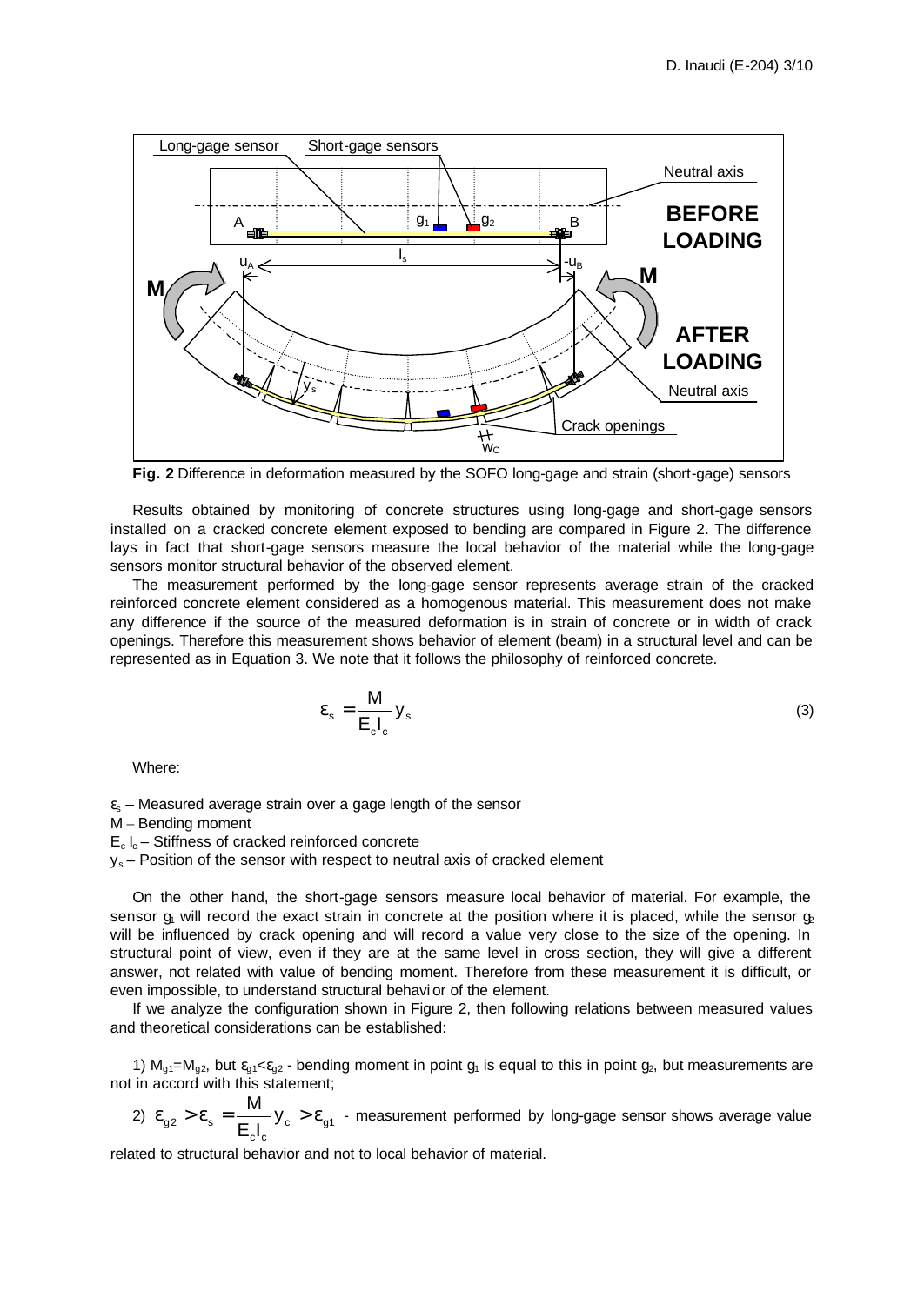# **3 EXAMPLE OF LONG-GAGE SENSOR – SOFO TECHNOLOGY**

An example of monitoring system that deals with long-gage sensors is the system called SOFO (French acronym for Surveillance d'Ouvrages par Fibres Optiques – Structural Monitoring using Optical Fibers), based on low-coherence interferometry in optical fiber sensors [3]. A typical application as well as the components of the system is presented in Figure 3.



**Fig. 3** Typical application and components of the SOFO monitoring system

The SOFO system consists of long-gage sensors, a reading unit and data acquisition and analysis software. The sensor consists of two optical fibers called the measurement fiber and the reference fiber and contained in the same protection tube. The measurement fiber is coupled with host structure and follows the deformations of the structure. In order to measure shortening as well as the elongation, the measurement fiber is prestressed to 0.5%. The reference fiber is loose and therefore independent from the structure's deformations; its purpose is to compensate thermal influences to the sensor.

Typical sensor gage-length ranges from 250 mm to 10 m, wile the resolution reaches 2 μm independently form the gage length and with an accuracy of 0.2%. The dynamic range of the sensors is 0.5% in compression and +1.0% in elongation.

The SOFO system was developed in early 1990's and since 1995 it was commercialized and applied to the monitoring of a wide range of civil structures, such as geotechnical structures, bridges, dams, residential and industrial buildings, just to name a few [4, 5, 6]. The system is insensitive to temperature changes, EM fields, humidity and corrosion, and immune from drift for at least 5 years, making it ideal for both short- and long-term monitoring. Being designed for direct embedding in concrete, the sensors allow easy installation; require no calibration and feature high survival rate (better than 95% for concrete embedding). The long gage-length makes them more reliable and accurate than traditional strain sensors, averaging the strain over long bases and not being influenced by local defects in material (e.g. cracks and air pockets). More information on the SOFO system and its applications can be found in the references [2].

# **4 LONG-GAGE SENSOR TOPOLOGIES**

#### **4.1 Basic notions**

Long-gage sensors can be combined in different topologies and networks, depending on geometry and type of monitored structure, allowing monitoring and determination of important structural parameters such as average strains and curvatures in beams, slabs and shells, average shear strain, deformed shape and displacement, crack occurring and quantification as well as indirect damage detection.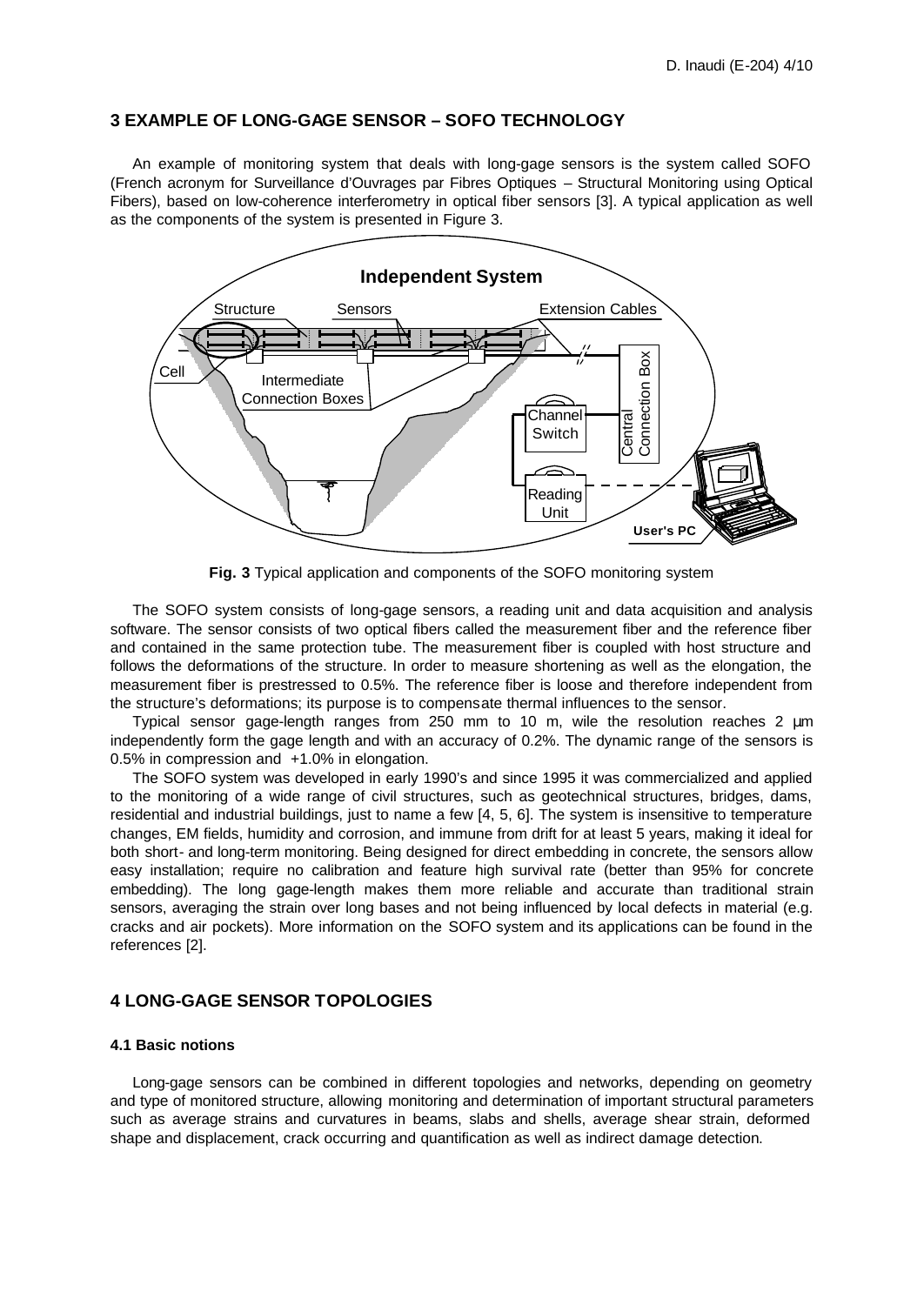To perform a monitoring at a structural level it is necessary to cover the structure, or a part of it with sensors. For this purpose the structure is firstly divided in cells (see Figure 3). Each cell contains a combination of sensors appropriate to monitor parameters describing the cell's behavior. Knowing the behavior of each cell, it is possible to retrieve the behavior of the entire structure. The combination of sensors installed in single cell is called sensor topology in this paper. Totality of sensors is called sensor network.

Sensor topology in each cell is appropriated to the parameter representative for this cell (e.g. strain, curvature, etc.). Sensor network can contain cells with different topologies (see Section 5.1).

### **4.2 Simple topology**



**Fig. 4** Example of cell with simple topology

Simple topology consists of single sensor installed by preference in a direction of principal strain. It is mainly used for monitoring linear structural elements (beams) subjected to axial compression or traction combined with longitudinal shear stresses and dead load (see Figure 4), e.g. piles or columns. In these cases no bending occurs and the strain is constant over the cross-section of the beam. Thus, the sensor can be installed regardless to the position in the cross section, and provide information directly related to the structural behavior of the monitored elements. Example of a cell equipped with simple topology subjected to normal stresses  $(\sigma_i)$ , longitudinal shear stresses (friction  $\tau_i$ ) and dead load (g;), is presented in Figure 4.

If several cells containing simple topology are enchained and fully cover the monitored element, then distribution of strain along the element as well as relative displacement in direction of element can be retrieved. The relative displacement is obtained as integral of strain. In addition, if the Young modulus and thermal expansion coefficient of construction material are known, and time dependent strain (shrinkage and creep) can be estimated,

then the distribution of normal forces can be qualitatively determined.

An on-site application of simple topology is presented in Sub-section 5.1. We note that simple topology can also be used in cases when the strain field in monitored element is complex, and principal strain is not in direction of the sensor. The sensor will provide information (measure) the average strain in the direction of its gage-length, but no direct conclusions concerning the structural behavior of monitoring element can be carried out.

### **4.3 Parallel topology**

Parallel topology consists of two parallel sensors with equal gage lengths installed at different levels of structural element cross-section. Direction of sensors corresponds by preference to the directions of normal strain lines. Parallel topology is schematically presented in Figure 5.



**Fig. 5** Schematic representation of a cell equipped with parallel topology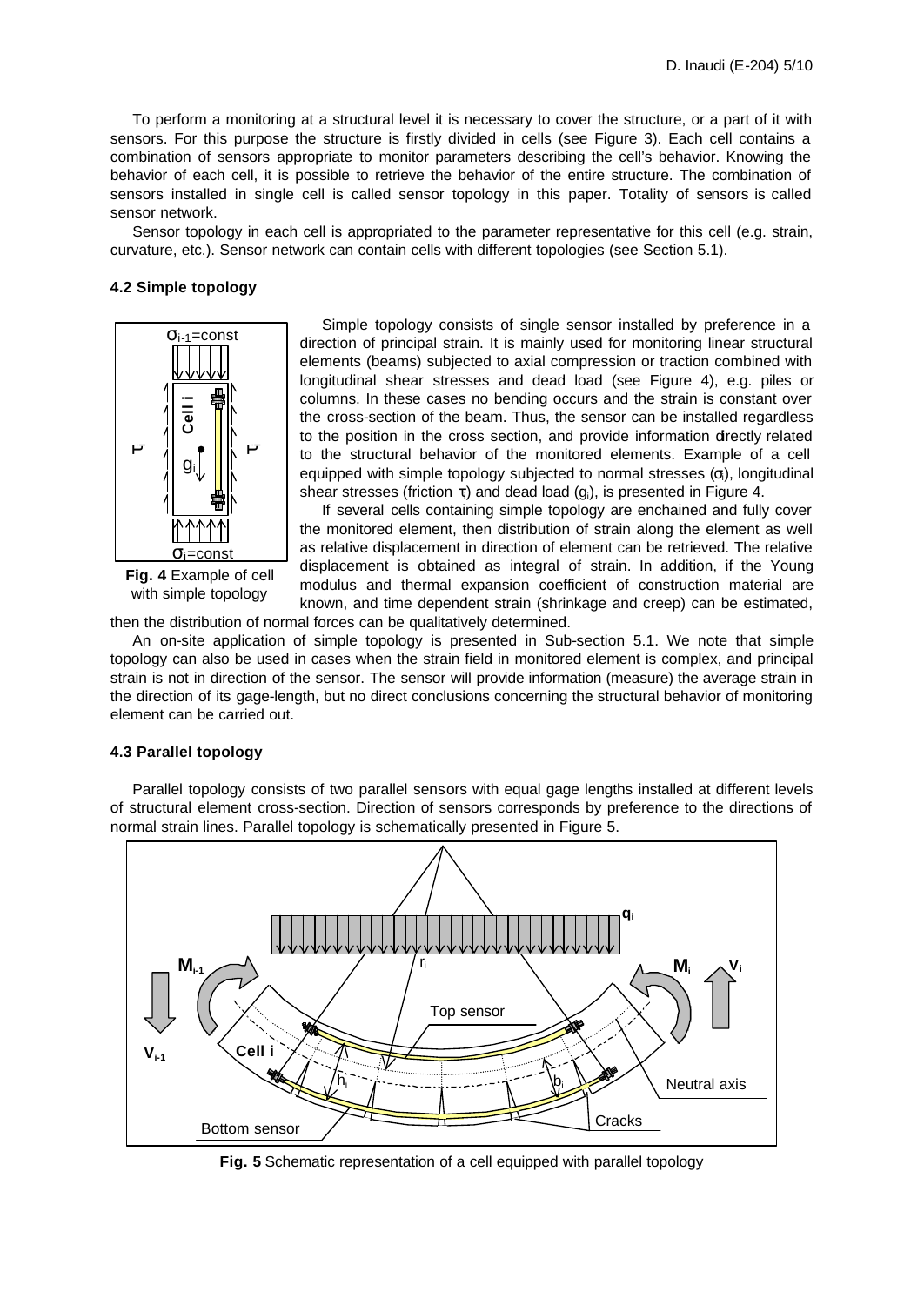The parallel topology is used for monitoring of parts of structure subjected to bending: the sensors installed at different levels in cross-section will measure different values of average strain allowing monitoring of average curvature in the cell. The average curvature is calculated assuming that the Bernoulli hypothesis [7] is satisfied (plane cross-sections of the pile remain plane under loading) using the following expression:

$$
\kappa_{i} = \frac{1}{r_{i}} = \frac{m_{i,t} - m_{i,b}}{I_{s,i}} \cdot \frac{1}{h_{i}}
$$
 (4)

Where:

 $\kappa_i$  – Average curvature of cell i

 $r_i$  – Curving radius of cell i (see Figure 5)

 $m_{i,t}$ ,  $m_{i,b}$  – Deformation measured by top and bottom sensors respectively (see Figure 5)

 $I_{s,i}$  – Gage length of sensors in cell i

 $h_i$  – Distance between sensors (see Figure 5)

If monitored part of structure contains representative number of cells equipped with parallel topology (e.g. for beams the minimum number is three) then the average curvature can be monitored in each cell, and consequently the distribution of curvature over entire monitored part of structure can be retrieved. Deformed shape of monitored part of the structure is obtained by double integration [8] of curvature. If, in addition, two characteristics related to absolute displacement are monitored (e.g. displacements in two points or one displacement and one rotation) and these characteristics are used as boundary conditions for double integration, then it is possible to determinate absolute displacement perpendicular to direction of sensors (see examples in Subsection 5.2).

Since the curvature is directly proportional to bending moment, the distribution of curvature helps to qualitatively determinate distribution of bending moments. If Young modulus, moment of inertia and thermal expansion coefficient are known, and time dependent deformations can be estimated, then the distribution of bending moment can be quantified.

Position of neutral axis with respect to bottom sensor can be determined from measurements using the following expression:

$$
b_{i} = \frac{m_{i,b}}{m_{i,b} - m_{i,t}} h_{i}
$$
 (5)

If the ultimate strain in concrete is known, then from geometrical proportion and position of neutral axis it is possible to determine depth of cracks as well as sum of their openings in each cell.

Rich information obtained by using parallel topology are presented on real structures in Section 5.

#### **4.4 Crossed topology**



**Fig. 6** Example of crossed topology

Crossed topology consists of two crossed sensors installed with a pre-defined angle with respect to direction of normal strain lines. The aim of this topology is to detect and quantify shear strain. The angles of sensors are by preference identical by value, but different by sign. However, it is possible to use sensors with different angles.

The algorithm allowing retrieving of shear strain depends on angles of both sensors, their gage-length and strain field in the equipped cell. Since the measurements of sensors are influenced by normal strain too, it is recommended to set the crossing point at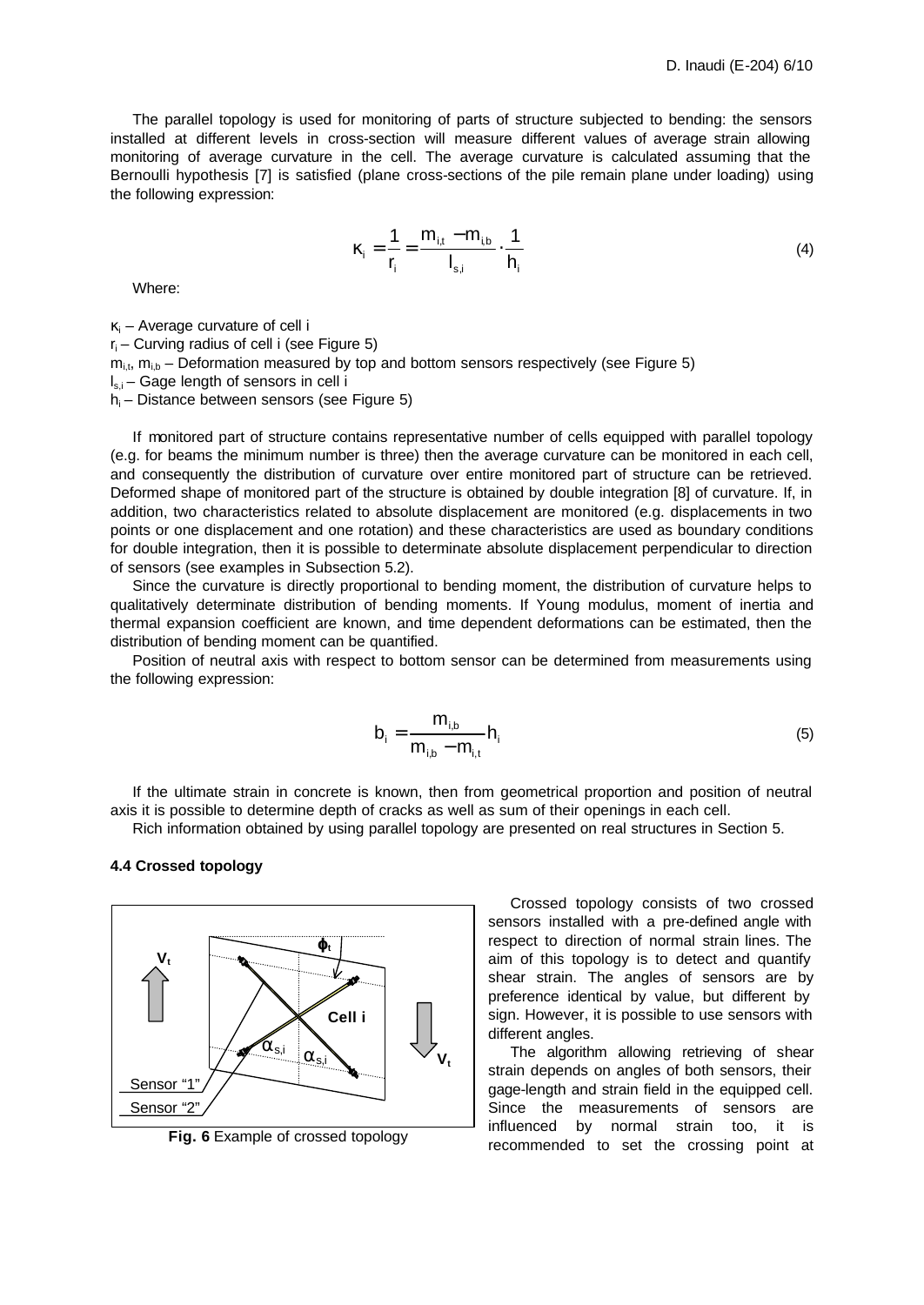neutral line. In such a way the influences of normal strain will be annulled. Example of crossed topology for sensor angles of + $\alpha_{s,i}$  and  $-\alpha_{s,i}$ , and the crossing point set onto the neutral line is presented in Figure 6. In this case the average shear strain is calculated as follows:

$$
\varphi_t = \frac{m_{1,i} - m_{2,i}}{2 \cdot l_{s,i} \cdot \sin \alpha_{s,i} \cdot \cos \alpha_{s,i}}
$$
(6)

Where:

 $\varphi_t$  – Average shear strain of cell i  $\alpha_{s,i}$  – Angle of sensors in cell i (see Figure 6)  $m_{1,i}$ ,  $m_{2,i}$  – Deformation measured by sensors "1" and "2" respectively (see Figure 6)  $I_{s,i}$  – Gage length of sensors in cell i

Researches on the use and applicability of crossed topology are still going on. Crossed topology is mainly to be used as complement to the parallel topology, but it can also be used in an independent way for monitoring stiffenings, walls etc.

# **5 ON-SITE APPLICATIONS OF SOFO LONG-GAGE SENSORS**

### **5.1 Simple topology**

SOFO sensors in simple topology were successfully used in monitoring of building columns and piles [4]. Results of monitoring performed during the axial compression test of a pile are presented in this subsection.



**Fig. 7** Sensor network and main results obtained using simple topology for pile monitoring

A new semi-conductor production facility in the Tainan Scientific Park, Taiwan, is to be founded on a soil consisting mainly of clay and sand with poor mechanical properties. An adequate functioning of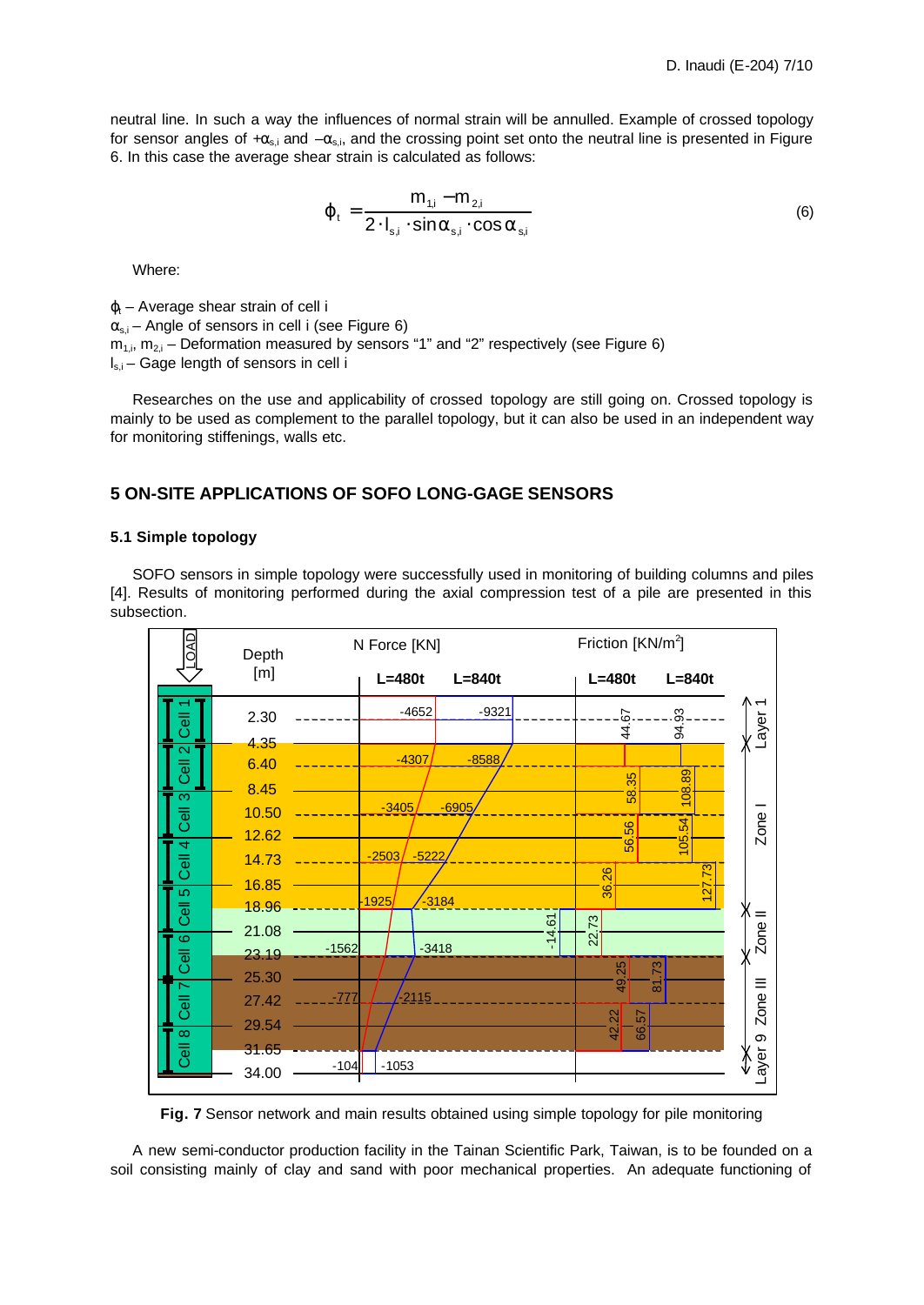such a facility is possible only if a high stability of its foundations is guaranteed. It was estimated that approximately 3000 piles would be necessary at that site. To assess the foundation performance, it was decided to perform an axial compression, pullout and flexure test in full-scale on-site condition. Since complete analysis of the tests exceeds topic of this paper, only results of axial compression test are briefly presented here.

Length of pile was approximately 35 m and it was divided in eight cells. SOFO sensors with gage length of 4 m were used to monitor the behavior under the test. Two topologies were combined: the first two cells were equipped with parallel topology in order to detect bending created by eccentricity of load; lower cells were equipped only with simple topology.

Even if simple topology is used rich information concerning the pile behavor and pile-soil interaction are obtained, such as strain distribution over the pile length, distribution of vertical displacement relative to the pile bottom, Young modulus of pile, forces distribution in pile including the bottom force, failure mode of the pile (sliding), frictional forces in soil, detection of three zones of soil with different mechanical properties and ultimate load capacity of the pile.

Sensor network as well as force distribution in pile and in soil in cases of ultimate load capacity (480t) and maximal applied load (840t) are presented in Figure 7. Identified soil layers with different mechanical properties are also presented in the same figure.

#### **5.2 Parallel topology**

Parallel topology is certainly the most used for monitoring wide type of structure such as bridges, piles, tunnels etc. Two examples are presented here, monitoring a part of the Versoix bridge in Switzerland (two spans) [5] and monitoring of a pile under flexure test.

The North and South Versoix bridges are two parallel twin bridges. Each one supported two lanes of the Swiss national highway A9 between Geneva and Lausanne. The bridges are classical ones consisting in two parallel pre-stressed concrete beams supporting a 30 cm concrete deck and two overhangs. In order to support a third traffic lane and a new emergency lane, the exterior beams were widened and the overhangs extended.

Because of the added weight and pre-stressing, as well as the differential shrinkage between new and old concrete, the bridge bends (both horizontally and vertically) and twists during the construction phases. In order to optimize the concrete mix and to increase the knowledge on the long-term behavior and performance, the bridge is instrumented with more than hundred SOFO sensors. Position of sensor in the cross-section is presented in Figure 8. Parallel topology is used for monitoring in horizontal and vertical plan.



**Fig. 8** Position of sensors in cross-section of Versoix bridge

The horizontal and vertical displacements of the first two spans of the bridge were calculated using the double-integration algorithm previously cited. Figure 9 shows the horizontal displacement of the two spans of the bridge as calculated by the algorithm, for different times and relative to the line Abutment-Pile 2. The observed 'banana' effect is due to the shrinkage of the concrete of the new exterior overhang. This effect stabilizes to a value of 5 mm of horizontal lateral displacement after one month.

During a load test, performed in Mai 1998 after the end of construction works, the vertical displacement of the bridge was also monitored using the fibre optic sensors. Figure 10 shows the measurement with SOFO sensors (Vertical Displacement Calculated) compared to those obtained with dial gages (invar wires under the bridge). This load pattern (Case A) consists of 6 trucks placed on the second span of the bridge. The error of the algorithm is estimated from the deviation from a flat surface of the section deformations (the algorithm is based on the assumption that plan sections remain plain under load). The algorithm (Vertical Displacement Calculated) retrieves within in the error interval the position of the first pile (not entered as a boundary condition for the integration) and matches the vertical displacement measured with the dial gages.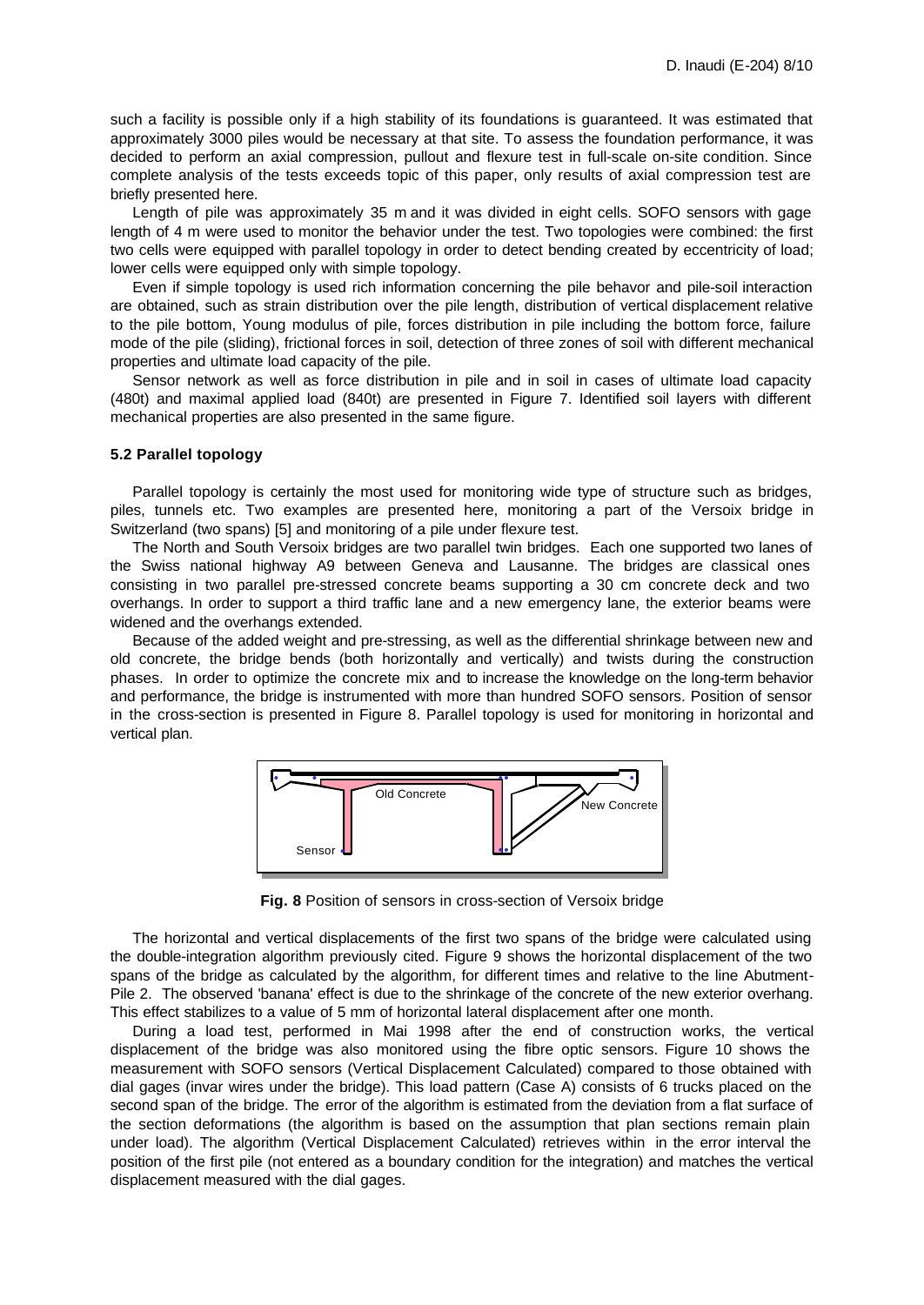





The second example of on-site application of parallel topology is pile monitoring during the flexure test. The presented pile belongs to the group tested for semiconductor facility in Taiwan. The pile was divided in eight cells as in case of axial compression test (see previous subsection). Each cell was equipped with four-meters long sensors combined in parallel topology. Horizontal force was applied onto the pile's head step-by-step from 0 to 100 tons.

A high difference in the strain magnitude for the different cells was observed. Cell 2 was the most deformed, followed by Cells 1 and 3 while Cells 4 –8 were practically unaffected, even for the maximal applied load. For loads below 50t, parallel sensors installed in each cell measured approximately the same absolute value of deformation. This means that for those loads the pile was not cracked. For higher levels of load an asymmetry is observed due to cracking and the consequent displacement of the neutral axis.

 The average curvature in each pile cell was calculated from the average strain. The average curvature with respect to the load for the first four cells is presented in Figure 11. The curvature of the fourth cell can practically be neglected. The same is true for cells 5-8, and that's why the average curvatures for these cells are not presented in Figure 11.



**Fig. 11** Average curvature in the first four cells of the pile with respect to load

**Fig. 12** Deformed shapes and horizontal displacements of the pile for different loads